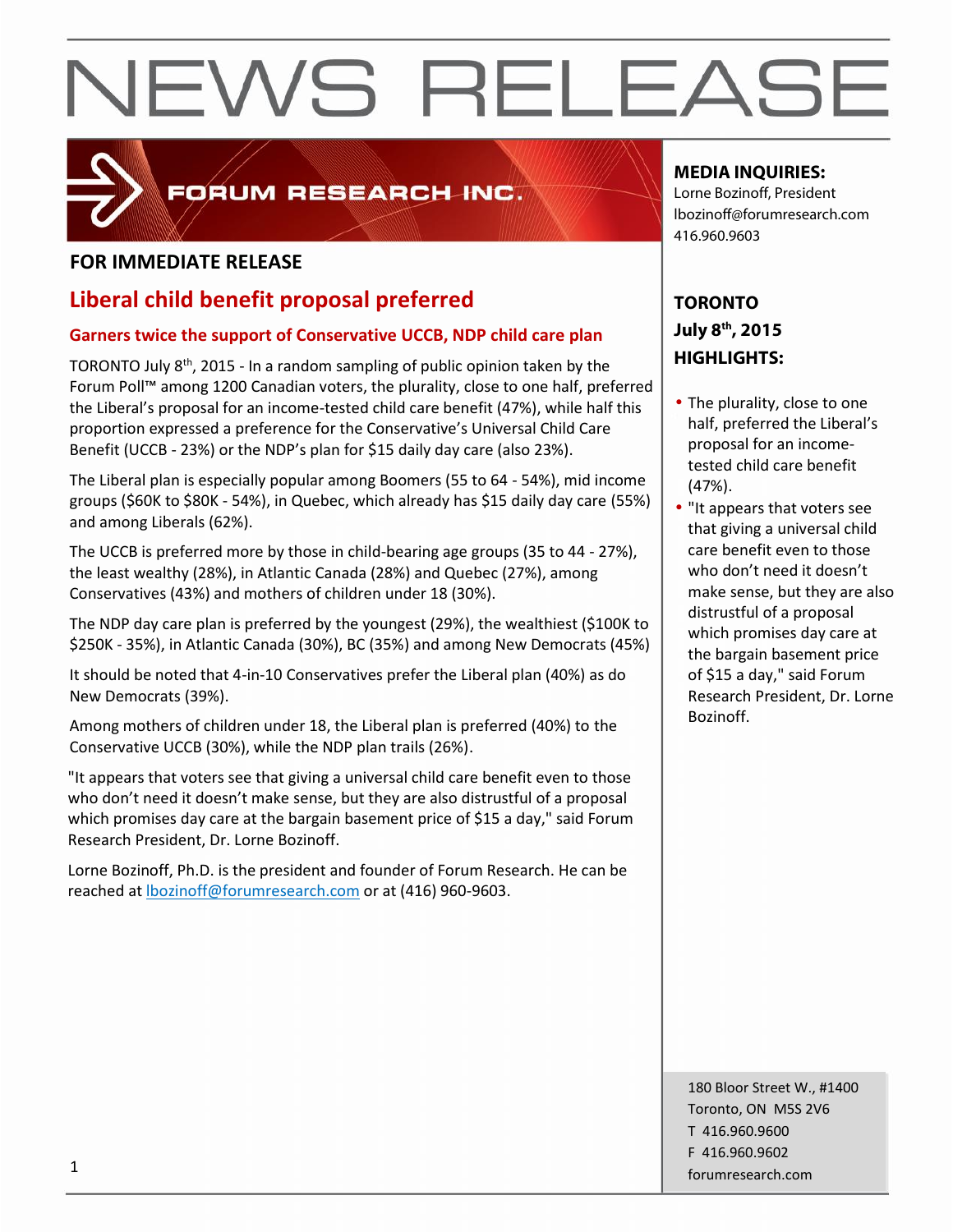## **Methodology**

The Forum Poll™ was conducted by Forum Research with the results based on an interactive voice response telephone survey of 1200 randomly selected Canadians 18 years of age or older. The poll was conducted on July 5-7<sup>th</sup>, 2015.

FORUM RESEARCH INC.

Results based on the total sample are considered accurate +/- 3%, 19 times out of 20. Subsample results will be less accurate. Margins of error for subsample (such as age, gender) results are available at www.forumresearch.com/samplestim.asp

Where appropriate, the data has been statistically weighted by age, region, and other variables to ensure that the sample reflects the actual population according to the latest Census data.

This research is not necessarily predictive of future outcomes, but rather, captures opinion at one point in time. Forum Research conducted this poll as a public service and to demonstrate our survey research capabilities. Forum houses its poll results in the Data Library of the Department of Political Science at the University of Toronto.

With offices across Canada and around the world, 100% Canadian-owned Forum Research is one of the country's leading survey research firms. This Forum Poll™and other polls may be found at Forum's poll archive at www.forumresearch.com/polls.asp

**MEDIA INQUIRIES:**

Lorne Bozinoff, President lbozinoff@forumresearch.com 416.960.9603

**TORONTO July 8th, 2015**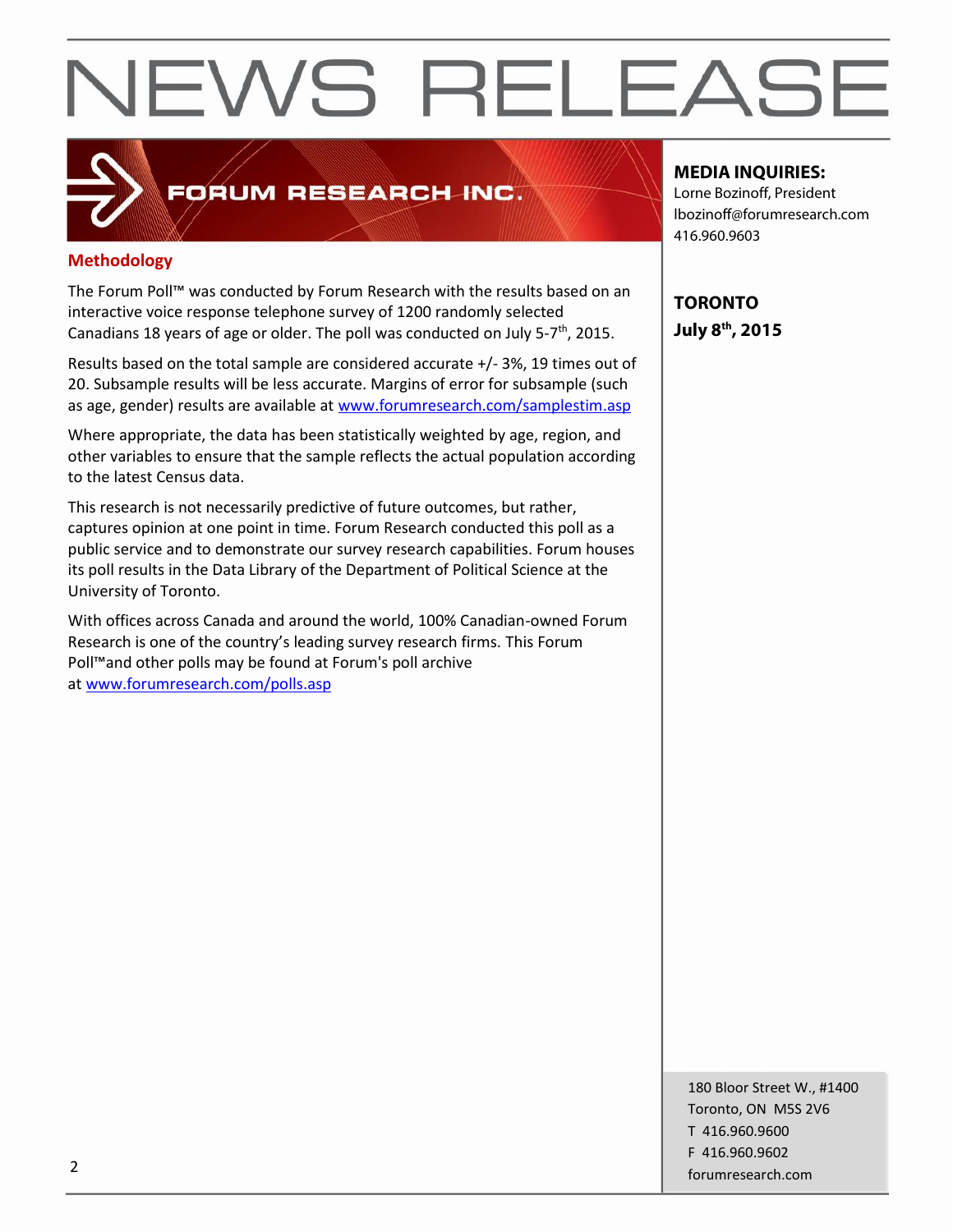## FORUM RESEARCH INC.

#### *UCCB Options: Preference*

*'The Universal Child Care Benefit, or UCCB, is currently paid in the same amount to all Canadians with children under 18. The Liberals have proposed a plan that pays lower income families more and pays higher income families less. The NDP have proposed a national day care plan that would cost parents \$15 a day per child. Which of these three plans do you prefer?' [All Respondents]*

#### *Age / Gender*

| %                                                 | <b>Total</b>   | $18 -$<br>34 | $35 -$<br>44 | 45-<br>54 | 55-<br>64      | $65+$ | <b>Male</b> | Female |
|---------------------------------------------------|----------------|--------------|--------------|-----------|----------------|-------|-------------|--------|
| Sample                                            | 1200           | 211          | 167          | 219       | 292            | 311   | 674         | 526    |
| Same benefit paid to all                          | 23             | 24           | 27           | 23        | 19             | 21    | 24          | 22     |
| Income-based benefit paid to<br>those who need it | 47             | 42           | 41           | 50        | 54             | 51    | 45          | 48     |
| National day care at \$15 a day per<br>child      | 23             | 29           | 26           | 20        | 17             | 17    | 23          | 23     |
| None of these                                     | $\overline{4}$ | 3            | 6            | 2         | 6              | 6     | 5           | 3      |
| Don't know                                        | 3              | 2            | 1            | 6         | $\overline{4}$ | 5     | 3           | 3      |

#### *Region*

| %                                                 | <b>Total</b>   | Atl | Que          | <b>ON</b> | Man/Sask       | <b>AB</b>      | BC           | <b>English</b> | <b>French</b>  |
|---------------------------------------------------|----------------|-----|--------------|-----------|----------------|----------------|--------------|----------------|----------------|
| Sample                                            | 1200           | 88  | 273          | 401       | 97             | 149            | 192          | 945            | 255            |
| Same benefit paid to all                          | 23             | 28  | 27           | 19        | 22             | 37             | 15           | 22             | 26             |
| Income-based benefit<br>paid to those who need it | 47             | 32  | 55           | 49        | 45             | 31             | 45           | 44             | 56             |
| National day care at \$15 a<br>day per child      | 23             | 30  | 14           | 23        | 23             | 21             | 35           | 25             | 14             |
| None of these                                     | $\overline{4}$ | 3   | $\mathbf{1}$ | 6         | 8              | 7              | $\mathbf{1}$ | 5              | 2              |
| Don't know                                        | 3              | 7   | 3            | 3         | $\overline{2}$ | $\overline{4}$ | 3            | $\overline{4}$ | $\overline{2}$ |

#### *Federal Vote Preference*

| %                                                 | Total          | <b>Conservative</b> | <b>Liberal</b> | <b>NDP</b>     | Green          | <b>Bloc</b> | <b>Other</b><br><b>Parties</b> |
|---------------------------------------------------|----------------|---------------------|----------------|----------------|----------------|-------------|--------------------------------|
| Sample                                            | 1200           | 356                 | 283            | 350            | 66             | 46          | 37                             |
| Same benefit paid to all                          | 23             | 43                  | 14             | 10             | 26             | 24          | 25                             |
| Income-based benefit paid<br>to those who need it | 47             | 40                  | 62             | 39             | 48             | 53          | 52                             |
| National day care at \$15 a<br>day per child      | 23             | 5                   | 19             | 45             | 25             | 17          | 18                             |
| None of these                                     | $\overline{4}$ | 8                   | 2              | $\overline{4}$ | $\mathbf{1}$   | 3           | $\overline{2}$                 |
| Don't know                                        | 3              | $\overline{4}$      | 3              | $\mathcal{P}$  | $\overline{1}$ | 3           | 4                              |

### **MEDIA INQUIRIES:**

Lorne Bozinoff, President lbozinoff@forumresearch.com 416.960.9603

## **TORONTO July 8th, 2015**